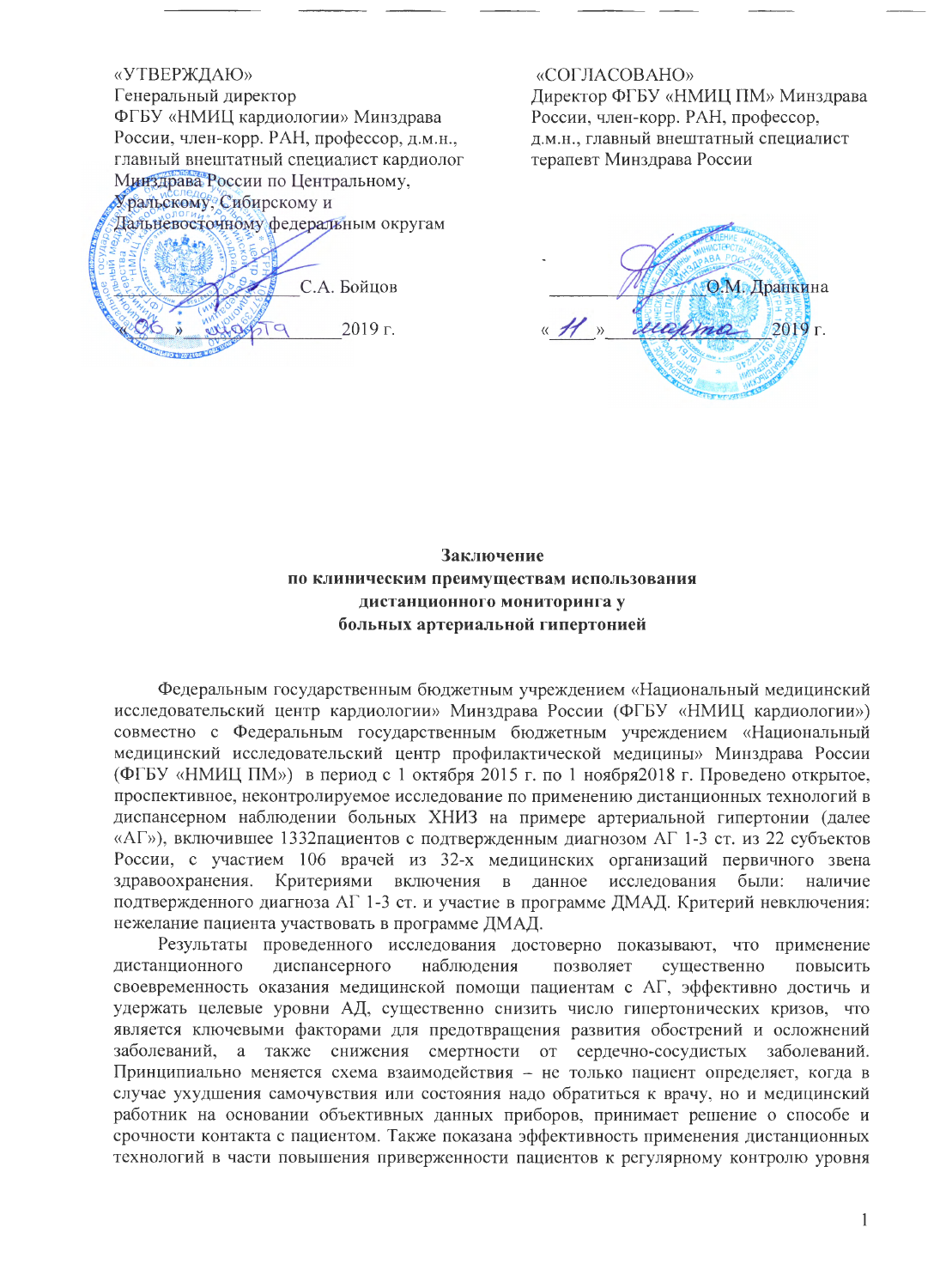артериального давления (АД), а также приверженности к проводимой антигипертензивной терапии.

Массовое внедрение дистанционного мониторинга позволит существенно увеличить охват населения диспансерным наблюдением, вовлечь в диспансерное наблюдение население трудоспособного возраста, повысить эффективность использования средств в здравоохранении, в том числе за счёт снижения числа очных обращений пациентов, обращений на станции скорой и неотложной медицинской помощи, снижения расходов на дорогостоящее, в том числе стационарное, лечение обострений и осложнений хронических заболеваний, а также последующую реабилитацию.

В клинико-экономических исследованиях, проведённых в нашей стране, установлено, что дистанционный мониторинг АД экономически выгоден, по сравнению с обычной практикой лечения больных АГ, так как затраты на его реализацию меньше ожидаемого экономического эффекта, при этом начальные затраты на применение этого метода будут компенсированы за счет предотвращения будущих неблагоприятных событий.

Полученные результаты позволяют сделать вывод о целесообразности включения дистанционного мониторинга АД в нормативно-правовую базу по оказанию и оплате медицинской помощи с использованием средств ОМС, в том числе национальные клинические рекомендации по диагностике и лечению пациентов АГ, как необходимое дополнение в рамках диспансерного наблюдения, в стандарт первичной медико-санитарной помощи при первичной артериальной гипертензии (гипертонической болезни), порядок оказания медицинской помощи больным с сердечно-сосудистыми заболеваниями, порядок оказания медицинской помощи взрослому населению по профилю «терапия», положение об организации оказания первичной медико-санитарной помощи взрослому населению.

Приложение №1: Контингенты пациентов для дистанционного мониторинга больных артериальной гипертонией на территории Российской Федерации;

Приложение №2: Краткое описание и итоги проекта по применению дистанционных технологий в диспансерном наблюдении пациентов с артериальной гипертонией;

Приложение №3: Итоги проекта по оценке качества оказания медицинской помощи и приверженности к проводимой антигипертензивной терапии у пациентов, находящихся на дистанционном мониторинге АД;

Приложение №4: Основные результаты медико-экономических исследований по оценке дистанционного мониторинга АД у больных АГ, проведенные ФГБУ «НМИЦ ПМ» и ФГБУ «НМИЦ им В.А. Алмазова» и опубликованные в ведущих отечественных научных журналах.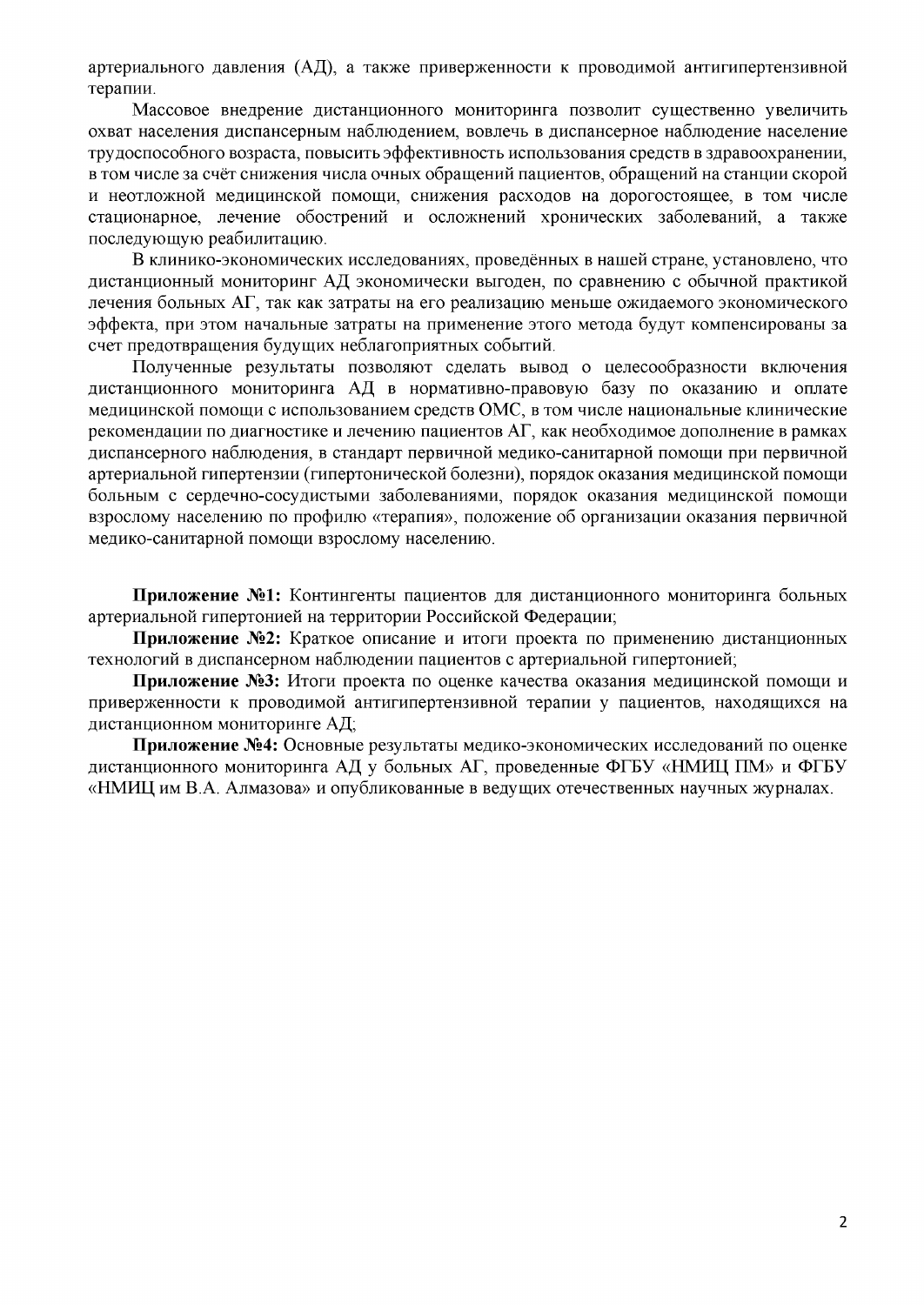# КОНТИНГЕНТЫ ПАЦИЕНТОВ ДЛЯ ДИСТАНЦИОННОГО МОНИТОРИНГА БОЛЬНЫХ АРТЕРИАЛЬНОЙ ГИПЕРТОНИЕЙ НА ТЕРРИТОРИИ РОССИЙСКОЙ ФЕДЕРАЦИИ

В настоящее время в России около 47,9 млн. больных страдают артериальной гипертонией (далее «АГ»). Диагностика, лечение, диспансерное наблюдение больных артериальной гипертонией, в том числе с применением телемедицинских технологий (дистанционного мониторинга состояния здоровья пациентов), осуществляется в рамках программы государственных гарантий бесплатного оказания гражданам медицинской помощи.

Обеспечение персональными приборами для дистанционного мониторинга целесообразно осуществлять за счет средств пациентов, за исключением групп больных, приведенных в таблице №1, предоставление приборов которым целесообразно осуществлять бесплатно.

| Группа больных АГ,<br>прибор для<br>дистанционного<br>мониторинга которым<br>предоставляется<br>бесплатно* | Примерное<br>число<br>больных А $\Gamma$ ,<br>МЛН. | Социально-экономический эффект дистанционного мониторинга больных АГ                                                                                                                                                                                                                                                                                                                                                                                                                                                                      |  |  |  |
|------------------------------------------------------------------------------------------------------------|----------------------------------------------------|-------------------------------------------------------------------------------------------------------------------------------------------------------------------------------------------------------------------------------------------------------------------------------------------------------------------------------------------------------------------------------------------------------------------------------------------------------------------------------------------------------------------------------------------|--|--|--|
| Предоставление прибора временно, на этапе подбора, коррекции терапии                                       |                                                    |                                                                                                                                                                                                                                                                                                                                                                                                                                                                                                                                           |  |  |  |
| 1. Все больные АГ                                                                                          | 47,9                                               | 1. Повышение эффективности достижения целевых уровней АД у всего контингента пациентов;<br>2. Увеличение охвата населения диспансерным наблюдением за счет мотивированности<br>пациентов, предоставление которым приборов на период пожизненного мониторинга бесплатно<br>не предусмотрено, на приобретение телемедицинских приборов, интегрированных в МИС<br>медицинских организаций, осуществляющих диспансерное наблюдение;<br>3. Значимое повышение уровня удовлетворенности граждан качеством и доступностью<br>медицинской помощи. |  |  |  |

Таблина №1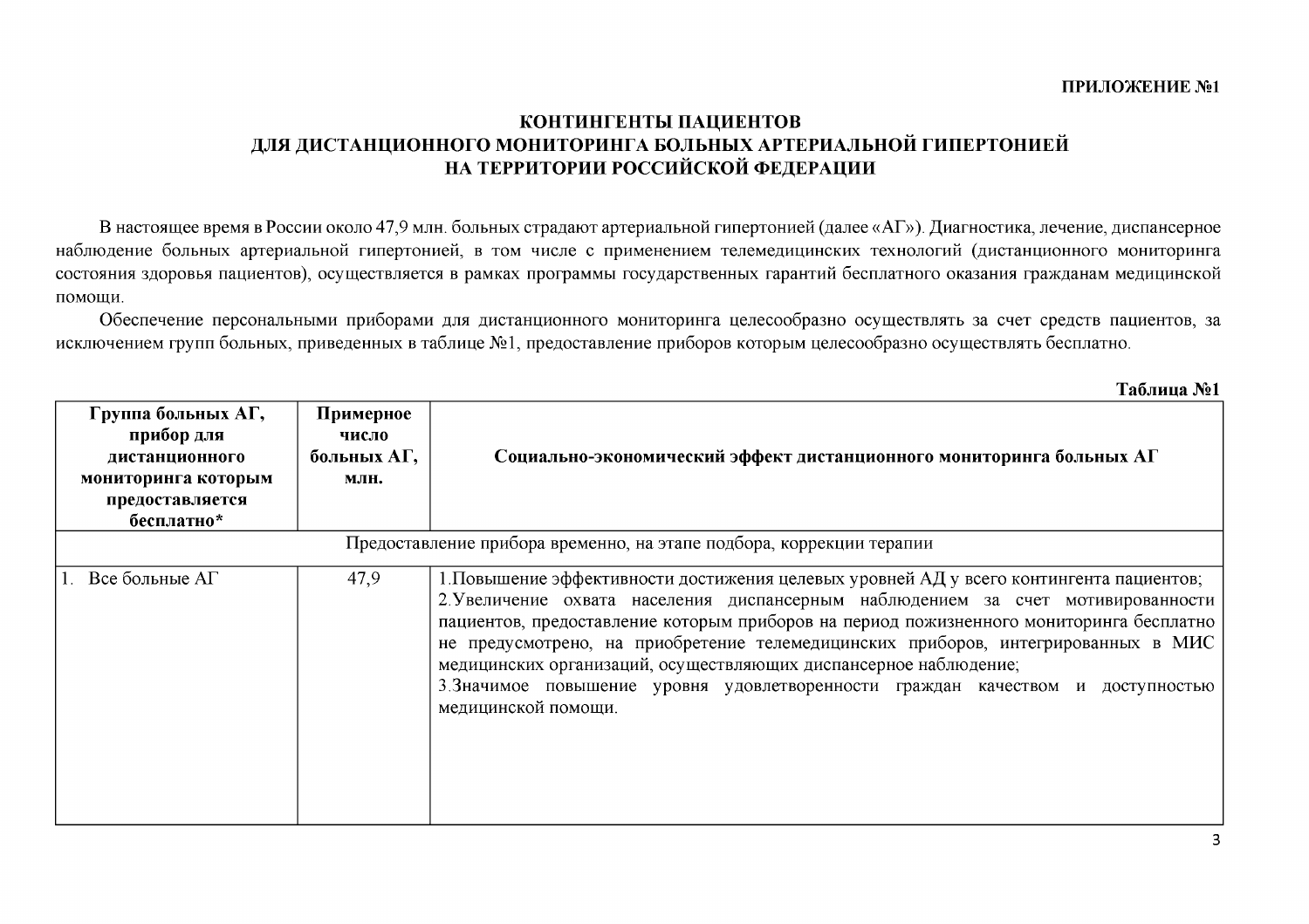| Предоставление персонального прибора в период мониторинга (пожизненно)                                                                                                                                                                        |          |                                                                                                                                                                                                                                                                                                                                                                                    |  |  |  |
|-----------------------------------------------------------------------------------------------------------------------------------------------------------------------------------------------------------------------------------------------|----------|------------------------------------------------------------------------------------------------------------------------------------------------------------------------------------------------------------------------------------------------------------------------------------------------------------------------------------------------------------------------------------|--|--|--|
| 2. Больные АГ с высоким<br>риском развития сердечно-<br>осложнений<br>сосудистых<br>(ССО), требующие вызова<br>СМП и госпитализации **                                                                                                        | 8,23     | 1. Уменьшение вызовов бригад неотложной и скорой помощи за счет снижения числа<br>гипертонических кризов;<br>2. Уменьшение числа госпитализаций и реабилитации;<br>3. Уменьшение числа случаев инвалидизации;<br>4. Уменьшение смертности;<br>5. Уменьшение числа случаев обращения в медицинские организации, связанных с открытием,<br>продлением и закрытием больничных листов. |  |  |  |
| 3. Больные АГ, имеющие<br>бесплатное<br>право<br>на<br>получение<br>лекарств<br>(6e <sub>3</sub> )<br>(льготники)<br>учета<br>больных с высоким риском<br>сердечно-сосудистых<br>осложнений (группа 2)                                        | $3,96^2$ | 1. Существенное снижение числа обращений в поликлинику с целью выписки рецептов за счет<br>выписки рецептов без очного осмотра при соблюдении пациентом по данным дистанционного<br>наблюдения программы мониторинга и удержания целевых показателей программы лечения и,<br>как следствие, значительное снижение необоснованной нагрузки на лечащих врачей.                       |  |  |  |
| 4. Пожилые люди (лица в<br>возрасте 70 лет и более) (без<br>учета больных с высоким<br>риском ССО (группа 2) и<br>льготников (группа 3)                                                                                                       | 8,2      | Системная поддержка и повышение качества жизни граждан старшего поколения.                                                                                                                                                                                                                                                                                                         |  |  |  |
| $AT$ ,<br>5. Больные<br>проживающие<br>на<br>существенном отдалении от<br>медицинской организации<br>больных с<br>(без учета<br><b>CCO</b><br>высоким<br>риском<br>$2)$ ,<br>(группа<br>ЛЬГОТНИКОВ<br>3),<br>(группа<br>пожилых<br>(группа 4) | 0,02     | 1. Повышение доступности медицинской помощи для жителей, проживающих на существенном<br>отдалении от медицинской организации.                                                                                                                                                                                                                                                      |  |  |  |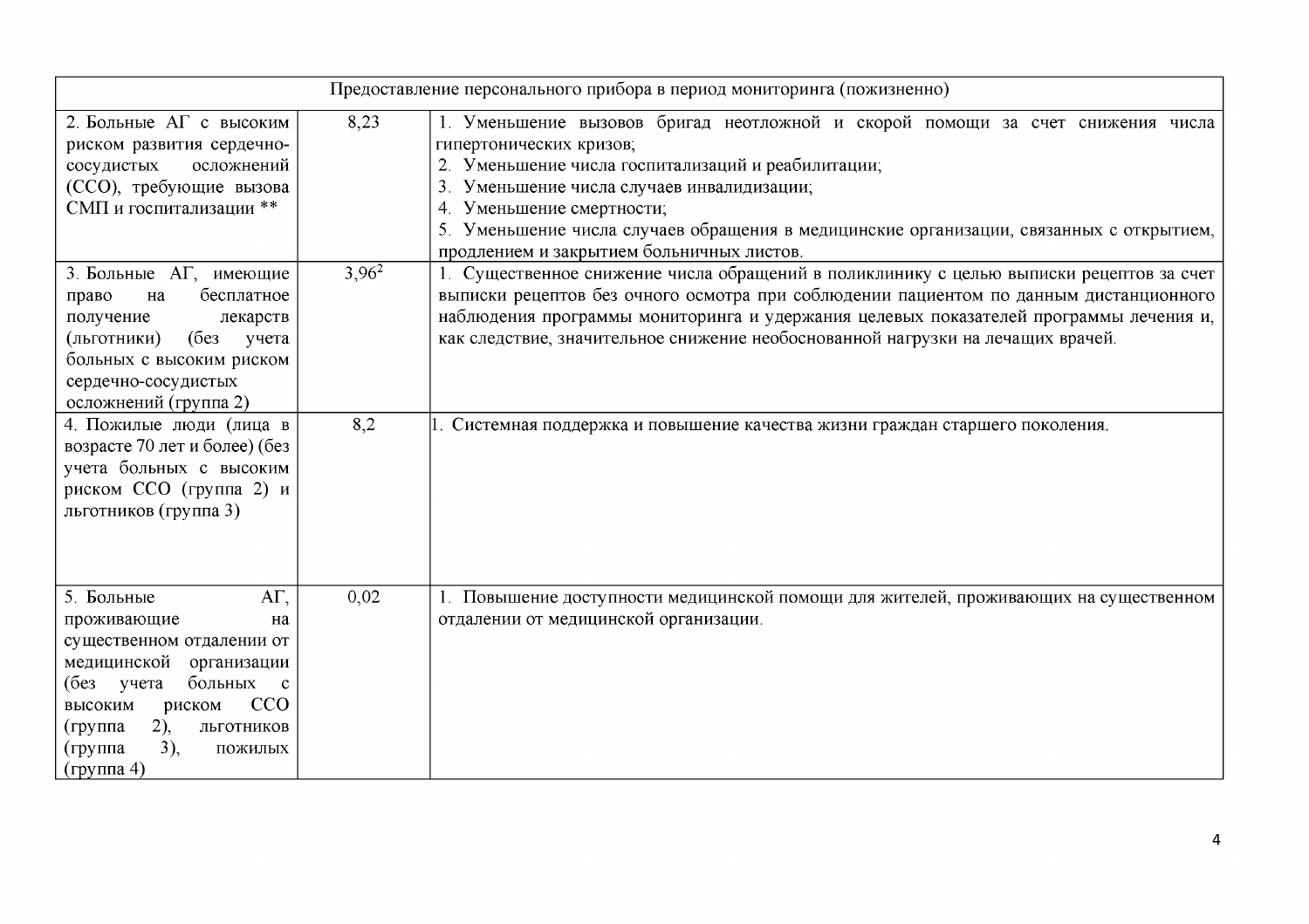#### $*$  – случаи, при которых больные АГ исключаются из мониторинга:

- невыполнение пациентом программы мониторинга и лечения, назначенной лечащим врачом, в том числе отсутствие фактического проведения измерений пациентом;

- отсутствие возможности дистанционного контакта с пациентом, в том числе для коррекции назначенного лечения и приглашения на очную консультацию;

- неустранимые технические проблемы, связанные с передачей данных в месте постоянного жительства пациента;

### \*\* - больные АГ с высоким риском развития сердечно-сосудистых осложнении, требующие вызова СМП и госпитализации:

- АГ 3-ей степени тяжести:
- неконтролируемая АГ (кризовое течение);  $\bullet$
- резистентная артериальная гипертония;
- наличие в анамнезе ХСН, ИБС, инфаркта миокарда, острого нарушения мозгового кровообращения/транзиторной ишемической атаки, чрескожного коронарного вмешательства/ коронарного шунтирования, сахарного диабета, значимых нарушений ритма (частая желудочковая экстрасистолия, желудочковая тахикардия, фибрилляция и трепетание предсердий) и проводимости (синдром слабости синусового узла, АВ-блокада высоких градаций) сердца.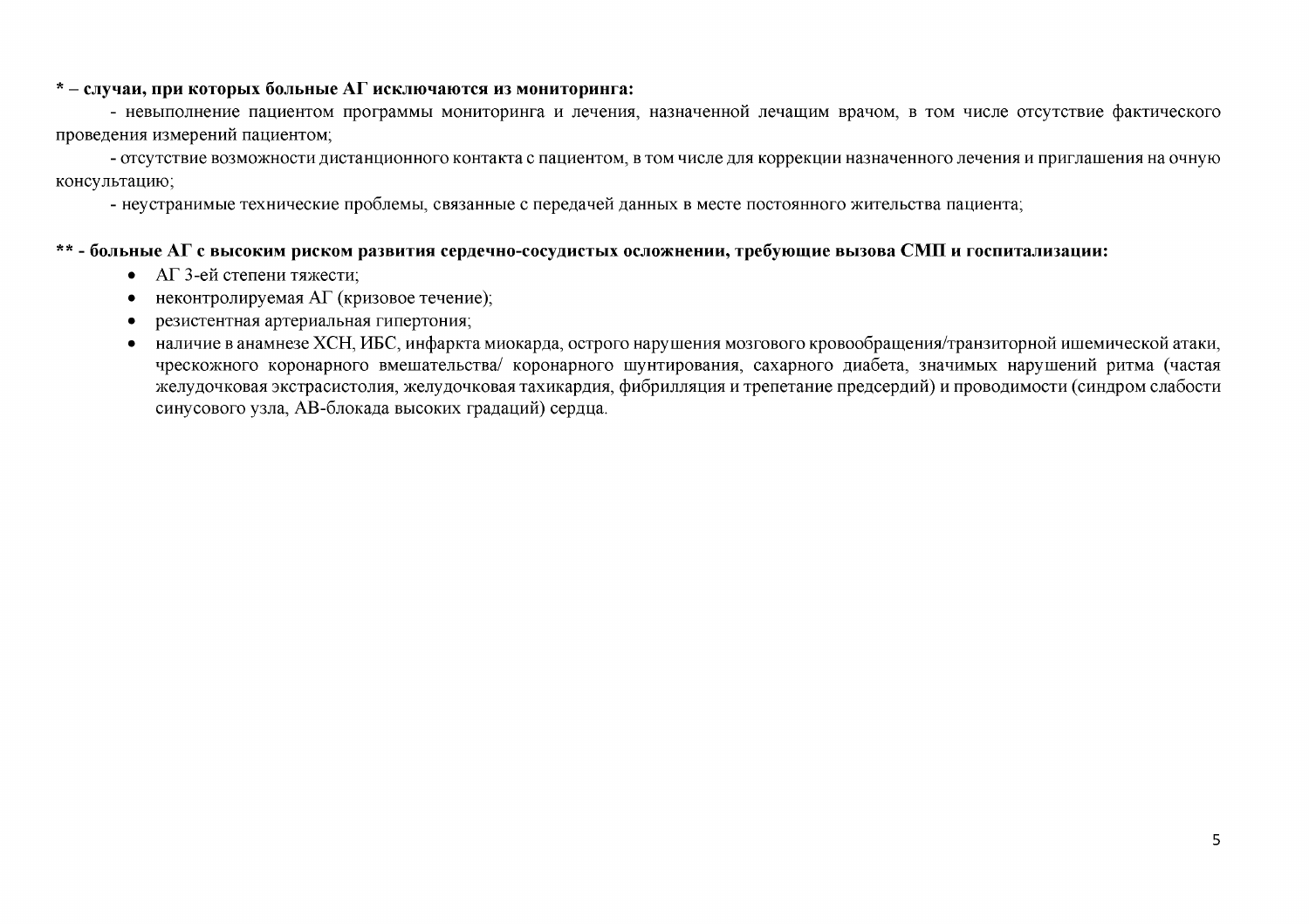## **Обоснование числа больных артериальной гипертензией**

## *Комментарии по группе 1*

• 40% от взрослого населения российской популяции<sup>1</sup>.

*Комментарии по группе 2* 

 Согласно данным Программы Государственных Гарантий, в России в год происходит **43,8 млн.** вызовов СМП, из них согласно результатам работы СМП г. Москвы (Плавунов Н.Ф. и соавт., 2017 г.) на долю вызовов по ССЗ приходится **18,8%**3 (8,23 млн.), среди которых 60% приходится на долю гипертонических кризов $^4$ ., при этом доля предотвращенных вызовов СМП составляет 70%;

• По данным российского Регистра АГ в первичном звене здравоохранения (n=29 126), у мужчин с АГ достоверно чаще диагностированы хроническая сердечная недостаточность **– ХСН (44,4%), ИБС (45,6%) и Q-ИМ (20,5%); у женщин с АГ – ХСН (35,2%), ИБС (26,7%)) и Q-ИМ (5,5%)**<sup>5</sup> . Таким образом, доля больных с АГ, вызывающих СМП в связи с другими ССЗ может составлять 50% больных среди всех больных АГ, а доля предотвращенных вызовов СМП у данной категории больных может достигать 30%.

 Шальновой С.А. с соавт. в течение 19 лет осуществлялось проспективное наблюдение за смертностью 7815 мужчин 40-59 лет и в течение 14 лет - за смертностью 3074 женщин 30-69 лет. По данным исследования, атрибутивный риск смерти от ИБС у мужчин на **38,5%** определяется систолическим АД. Смертность от мозгового инсульта и у мужчин, и у женщин главным образом зависит от уровня САД (**61,1 и 84,6%** соответственно). При эффективном лечении артериальной гипертонии можно было бы теоретически сохранить примерно треть жизней мужчин и женщин $^6$ .

 Гипертонические кризы часто приводят к поражениям ЦНС (мозговой инсульт -**24,5%,** энцефалопатия - **16,3%**, внутричерепные и субарахноидальные кровоизлияния - **4,5%**) и сердечно-сосудистой системы (острая сердечная недостаточность и отек легких - **36,8%**, острый инфаркт миокарда и нестабильная стенокардия – **12%**, расслоение аневризмы аорты –  $2\%/0$ <sup>7</sup>.

Доля пациентов с АГ среди пациентов с ЦВБ составляет/может достигать **92,5%**<sup>8</sup> ;

Доля пациентов с АГ среди пациентов с ССЗ составляет/может достигать **80,9%**<sup>9</sup> ;

 При этом, доля предотвращенных госпитализаций в связи с наличием неосложненного гипертонического криза может составлять 70%; Доля предотвращенных госпитализаций у больных АГ, госпитализированных в связи с ЦВБ может составлять 50%, а доля предотвращенных госпитализаций у больных АГ, госпитализированных в связи с другим ССЗ может составлять 20%

*Комментарии по группе 3* 

 Согласно данным официальной статистики на 1 января 2017 г. в России проживает 13,23 млн. человек в возрасте 70 лет и более<sup>10</sup>. В России распространённость АГ достигает  $80\%$  у пожилых<sup>11</sup>.

## **Список литературы:**

- 1. Клинические рекомендации «Артериальная гипертония у взрослых», 2016 г;
- 2. Фармацевтический рынок России 2017 г. Национальный фармацевтический рейтинг. DSM Group;
- 3. Плавунов Н.Ф., Гапонова Н.И., Кадышев В.А. и соавт. Анализ повторных вызовов бригад скорой медицинской помощи к пациентам с повышением артериального давления в городе Москва. Архив внутренней медицины 2017;5:358-363;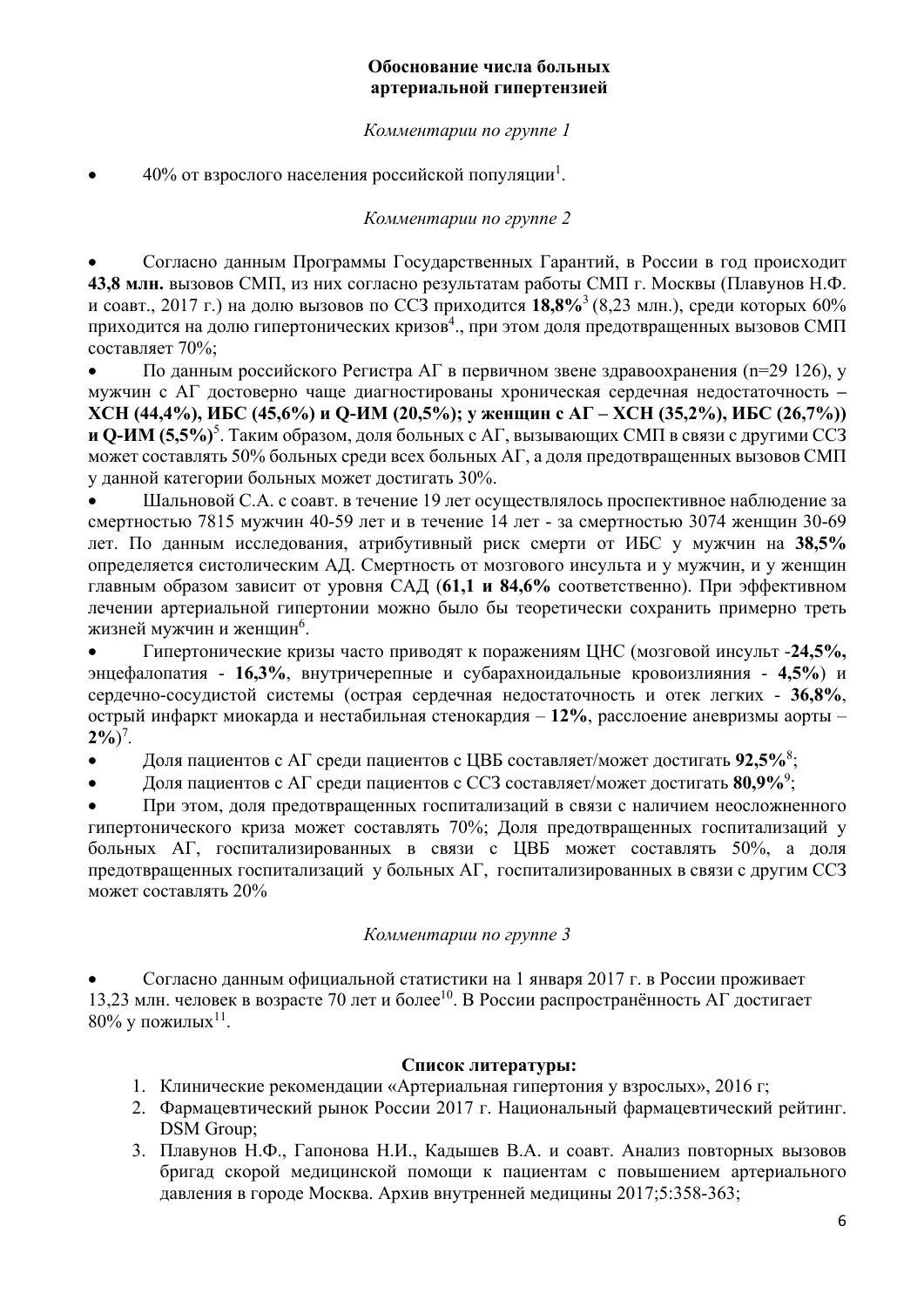- 4. Пайков В.Л., Ишметов Р.П. Анализ обращаемости населения за скорой медицинской помощью по кардиологическим причинам. Казанский медицинский журнал, 2012 г., том 93, №4:680-682;
- 5. Ощепкова Е.В. Лазарева Н.В., Чазова И.Е. Оценка качества обследования больных артериальной гипертонией в первичном звене здравоохранения (по данным российского Регистра артериальной гипертонии). Системные гипертензии 2017;2:29- 34;
- 6. Оганов Р.Г., Шальнова С.А., Деев А.Д. и соавт. Артериальная гипертензия и ее вклад в смертность от сердечно-сосудистых заболеваний. Профилактика заболеваний и укрепление здоровья 2001;4(4):11-15;
- 7. Руководство по артериальной гипертонии, под редакцией Е.И.Чазова 2005 г, 677 стр.
- 8. Скворцова В.И. Артериальная гипертония и цереброваскулярные нарушения. Системные гипертензии 2005;02:3-10;
- 9. Murray MIK, Thalmann IN, Mossialos AE et al. Comorbidities of Coronary Heart Disease and the Impact on Healthcare Usage and Productivity Loss in a Nationally-Based Study. Epidemiology (Sunnyvale) 2018;8:3;
- 10. Российский статистический ежегодник 2017 г;
- 11. Шальнова С.А., Деев А.Д., Оганов Р.Г. и соавт. Роль систолического и диастолического артериального давления для прогноза смертности от сердечнососудистых заболеваний. Кардиоваскулярная терапия и профилактика 2002;1:10-15.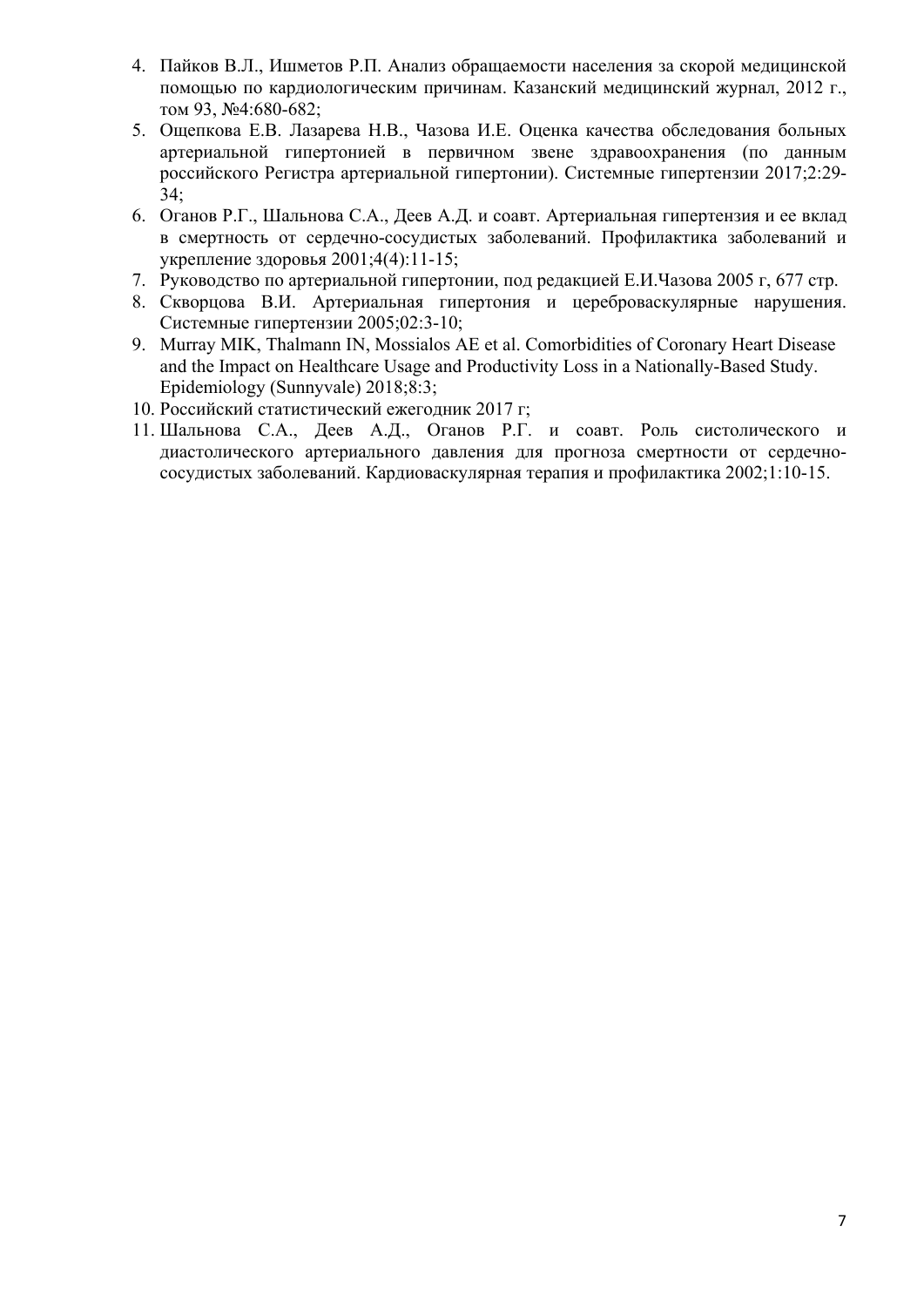### КРАТКОЕ ОПИСАНИЕ И ИТОГИ ПРОЕКТА ПО ПРИМЕНЕНИЮ ДИСТАНЦИОННЫХ ТЕХНОЛОГИЙ В ДИСПАНСЕРНОМ НАБЛЮДЕНИИ ПАЦИЕНТОВ С АРТЕРИАЛЬНОЙ ГИПЕРТОНИЕЙ

Цель исследования: оценить качество и эффективность оказания медицинской помощи у пациентов АГ, находящихся на дистанционном мониторинге АД (ДМАД).

Дизайн исследование: открытое, проспективное, неконтролируемое исследование. Критериями включения в данное исследования были: наличие подтвержденного диагноза АГ 1-3 ст. и участие в программе ДМАД. Критерий невключения: нежелание пациента участвовать в программе ДМАД.

### Материалы и методы:

С 1 октября 2015 г. по 1 ноября 2018 г. из базы данных пациентов, находившихся на ДМАД было отобрано 1332 пациента с диагнозом АГ 1-3 ст. В исследовании приняли участие пациенты из 22 субъектов Российской Федерации с участием 106 врачей из 32-х медицинских организаций первичного звена здравоохранения - г. Москва, г. Санкт-Петербург, Архангельская, Белгородская. Воронежская, Владимирская, Кемеровская. Калужская, Ленинградская, Липецкая, Московская, Нижегородская, Новгородская, Псковская, Рязанская, Самарская, Тульская, Челябинская области, Республика Бурятия, Республика Саха (Якутия), Чувашская Республика, Приморский край.

Средний возраст указанных пациентов составил  $63,9\pm1,5$ лет. Соотношение мужчины/женщины - 28/72%, длительность нахождения в программе дистанционного мониторинга АД составила 242±5 дней, при этом длительность подпрограммы «Подбор терапии» - 139±3 дня, а длительность подпрограммы «Контроль терапии» - 103±5 дней. Информация о появлении планового события (выход значений измерений АД за целевые значения (верхняя или нижняя граница нормы), определяемые лечащим врачом пациента в рамках его программы наблюдения), доводилась до врача течение 24-х часов, тогда как реакция на экстренное событие (получение критических значений АД, определенных лечащим врачом в программе пациента) через 30 минут.

Статистическую обработку данных проводили с применением программы STATISTICA 13, которая предусматривает возможность непараметрического анализа. Для оценки внутригрупповых различий применяли непараметрический критерии Вилкоксона. Достоверными считали различия при р<0.05. Полученные данные представлены в виде средних значений (М) с их среднеквадратичным отклонением (m).

8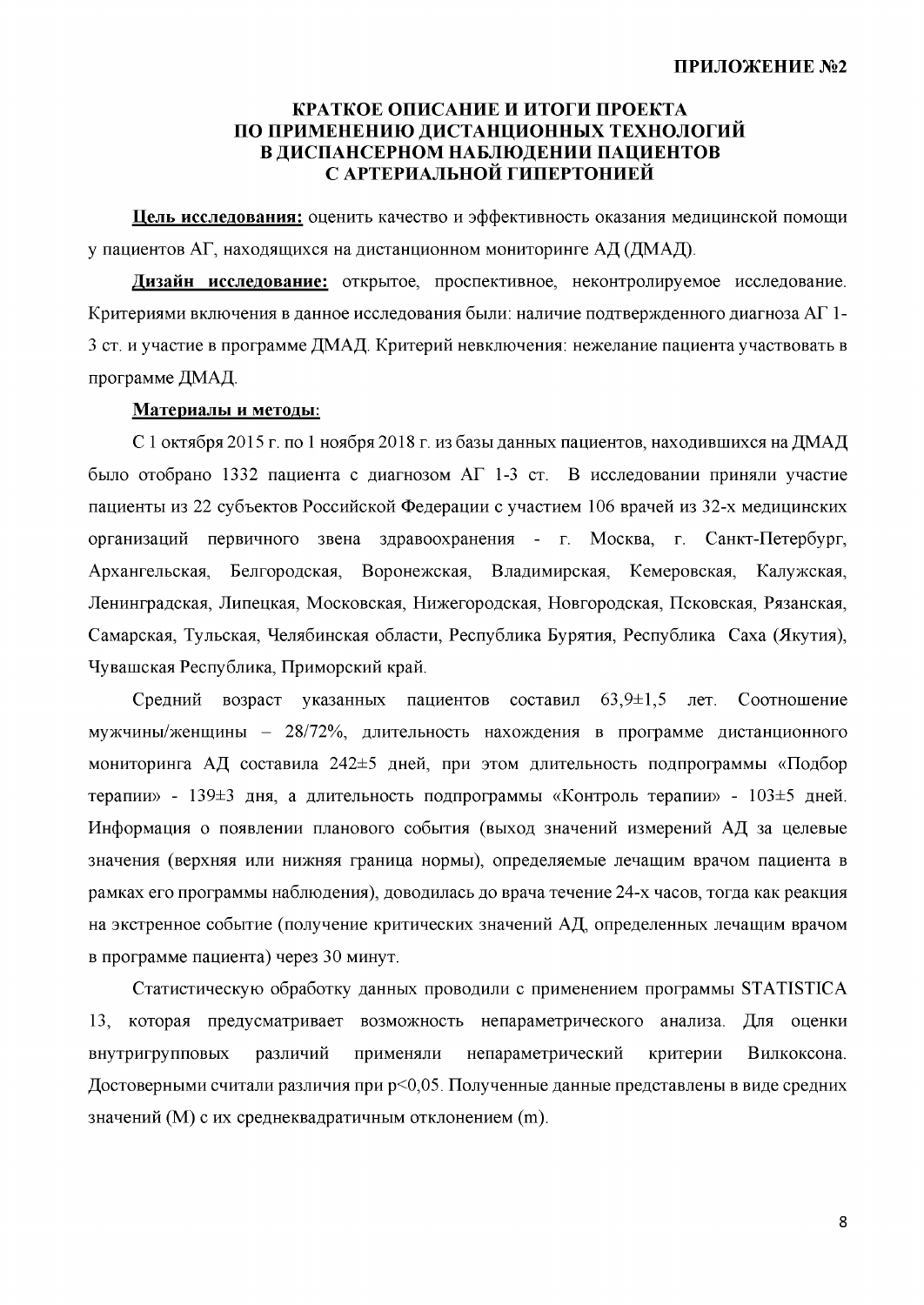#### Результаты исследования:

В группе больных АГ 1 ст. (n=1123), находящихся на дистанционном мониторинге АД (ДМАД) наблюдается положительная динамика уровней САД (146.9±0.1 мм.рт.ст. и 133.7±0.2 мм.рт.ст.; p<0,001, соответственно) и ДАД (88,0±0,3 мм.рт.ст. и 83,2±0,3 мм.рт.ст.; p<0,001, соответственно). При этом доля больных достигших целевых уровней АД среди больных АГ 1 ст. составила 74,4%.

Среди больных АГ 2 ст. (n=145) также наблюдается положительная динамика по уровням САД (166,4 $\pm$ 0,4 мм.рт.ст. и 136,7 $\pm$ 0,6 мм.рт.ст.; р<0,001, соответственно) и ДАД (94,2 $\pm$ 0,9 мм.рт.ст. и 84,0±0,8 мм.рт.ст.; р<0,001, соответственно). Доля больных достигших целевых уровней АД в данной группе составила 60%.

В группе больных АГ 3 ст., (n=64) наблюдается достоверная положительная динамика снижения уровня САД (187,5 $\pm$ 1,1 мм.рт.ст. и 164,5 $\pm$ 2,7 мм.рт.ст.; р<0,0001, соответственно) и ДАД (101,1±1,9 мм.рт.ст. и 93,3±1,8 мм.рт.ст.; р<0,0001, соответственно). Целевые уровни АД достигли 11 % указанных больных.

Отдельно у 363 пациентов с АГ кризового течения, анализировалась частота развития гипертонических кризов в динамике за время наблюдения в программе дистанционного мониторинга. Установлено, что гипертонические кризы за время наблюдения в программе дистанционного мониторинга не возникали у 46.8% больных АГ (n=173).

#### Выводы:

Результаты проведенного исследования достоверно показывают, что применение дистанционного диспансерного наблюдения позволяет существенно повысить своевременность оказания медицинской помощи пациентам с АГ, эффективность достижения и удержания целевых уровней АД, существенно снизить число гипертонических кризов, что является ключевыми факторами для предотвращения развития обострений и осложнений заболеваний, а также снижения смертности от сердечно-сосудистых заболеваний. Принципиально меняется схема взаимодействия - не только пациент определяет, когда в случае ухудшения самочувствия или состояния надо обратиться к врачу, но и медицинский работник на основании объективных данных приборов, принимает решение о способе и срочности контакта с пациентом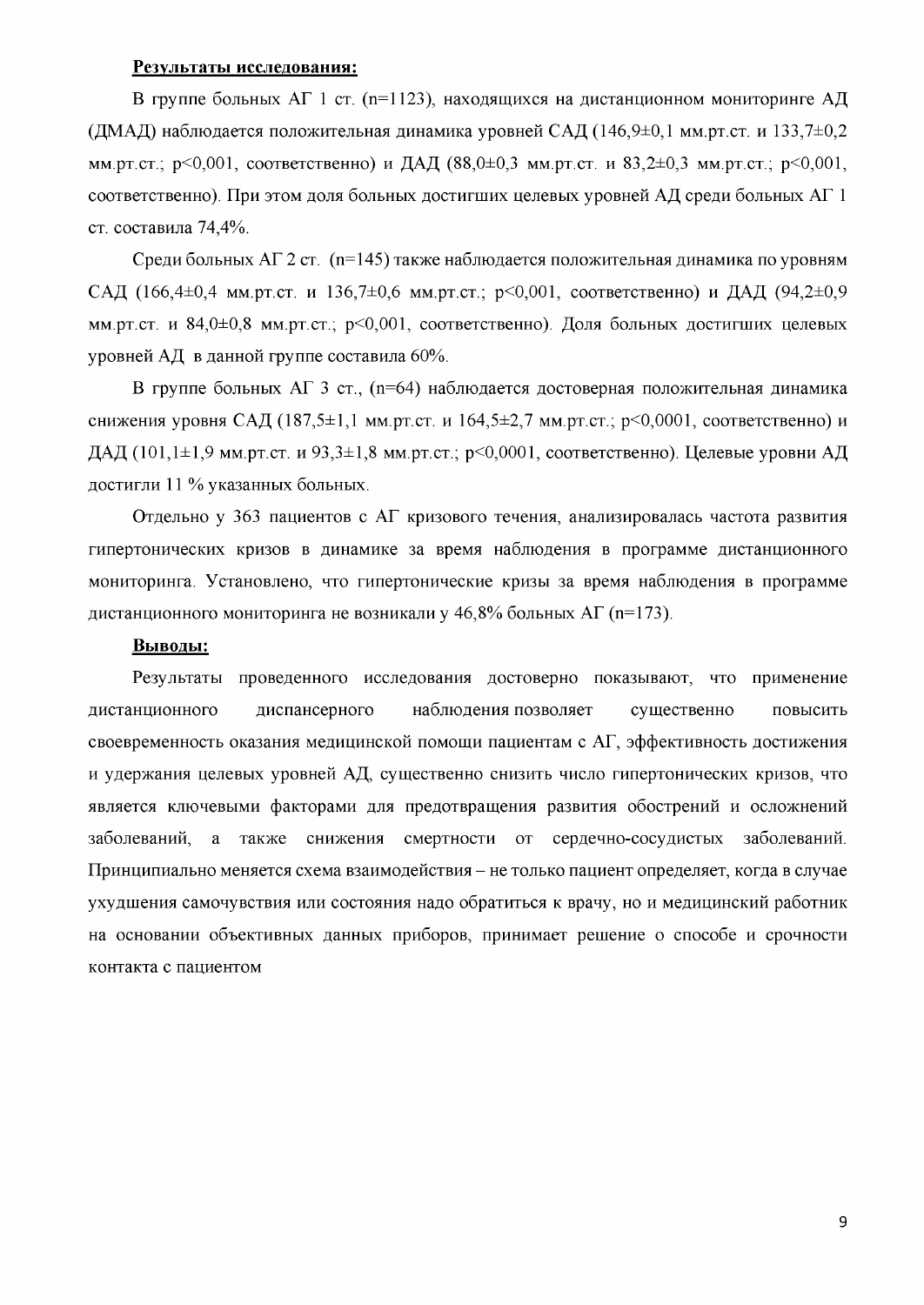#### ИТОГИ ПРОЕКТА

## ПО ОЦЕНКЕ КАЧЕСТВА ОКАЗАНИЯ МЕДИЦИНСКОЙ ПОМОЩИ И ПРИВЕРЖЕННОСТИ К ПРОВОДИМОЙ АНТИГИПЕРТЕНЗИВНОЙ ТЕРАПИИ У ПАЦИЕНТОВ, НАХОДЯЩИХСЯ НА ДИСТАНЦИОННОМ МОНИТОРИНГЕ АД

За период с 1 по 14 октября 2018 г. был проведен телефонный опрос 381 пациента АГ 1-3 ст., находящегося на дистанционном мониторинге АД (далее ДМАД) в 22 субъектах Российской Федерации - г. Москва, г. Санкт-Петербург, Архангельская, Белгородская, Воронежская, Владимирская, Кемеровская, Калужская, Ленинградская, Липецкая, Московская, Нижегородская, Новгородская, Псковская, Рязанская, Самарская, Тульская, Челябинская области, Республика Бурятия, Республика Саха (Якутия), Чувашская Республика, Приморский край.

В опросник были включены вопросы связанные частотой посещения поликлиники по месту жительства, а также вопросы из теста Мориски-Грина, позволяющие оценить степень приверженности больного к проводимой антигипертензивной терапии (см таблица 1). Приверженными к лечению, согласно тесту Мориски-Грина, являются больные, набирающие 4 балла, недостаточно комплаентными - 3 балла, некомплаентными - менее 3-х баллов.

#### Таблица 1

| N <sub>2</sub> | Вопрос                                                                                        | Ответ  |
|----------------|-----------------------------------------------------------------------------------------------|--------|
|                | Часто ли Вы посещали поликлинику за время наблюдения в                                        | да/нет |
|                | программе?                                                                                    |        |
|                | Если часто, то сколько раз?                                                                   | .      |
| 2              | Нравится ли Вам наблюдаться у врача с помощью современных                                     | да/нет |
|                | дистанционных методов?                                                                        |        |
|                | Вопросы из теста Мориски-Грина                                                                |        |
| 3              | Забывали ли Вы когда-либо принять препараты?                                                  | да/нет |
| $\overline{4}$ | Не относитесь ли Вы иногда невнимательно к часам приема<br>лекарств?                          | да/нет |
| 5              | Не пропускаете ли Вы прием препаратов, если чувствуете себя<br>хорошо?                        | да/нет |
| 6              | Если Вы чувствуете себя плохо после приема лекарств, не<br>пропускаете ли ВЫ следующий прием? | да/нет |

Опросник, использующийся в исследовании

Статистическая обработка проводилась с использованием пакета прикладных программ STATISTICA 13.

Результаты исследования: Средний возраст опрошенных больных АГ составил 59,5 $\pm$ 0,5 лет. Соотношение мужчины/женщины - 30/70%, длительность нахождения в программе дистанционного мониторинга АД составила 305±6,4 дней, при этом длительность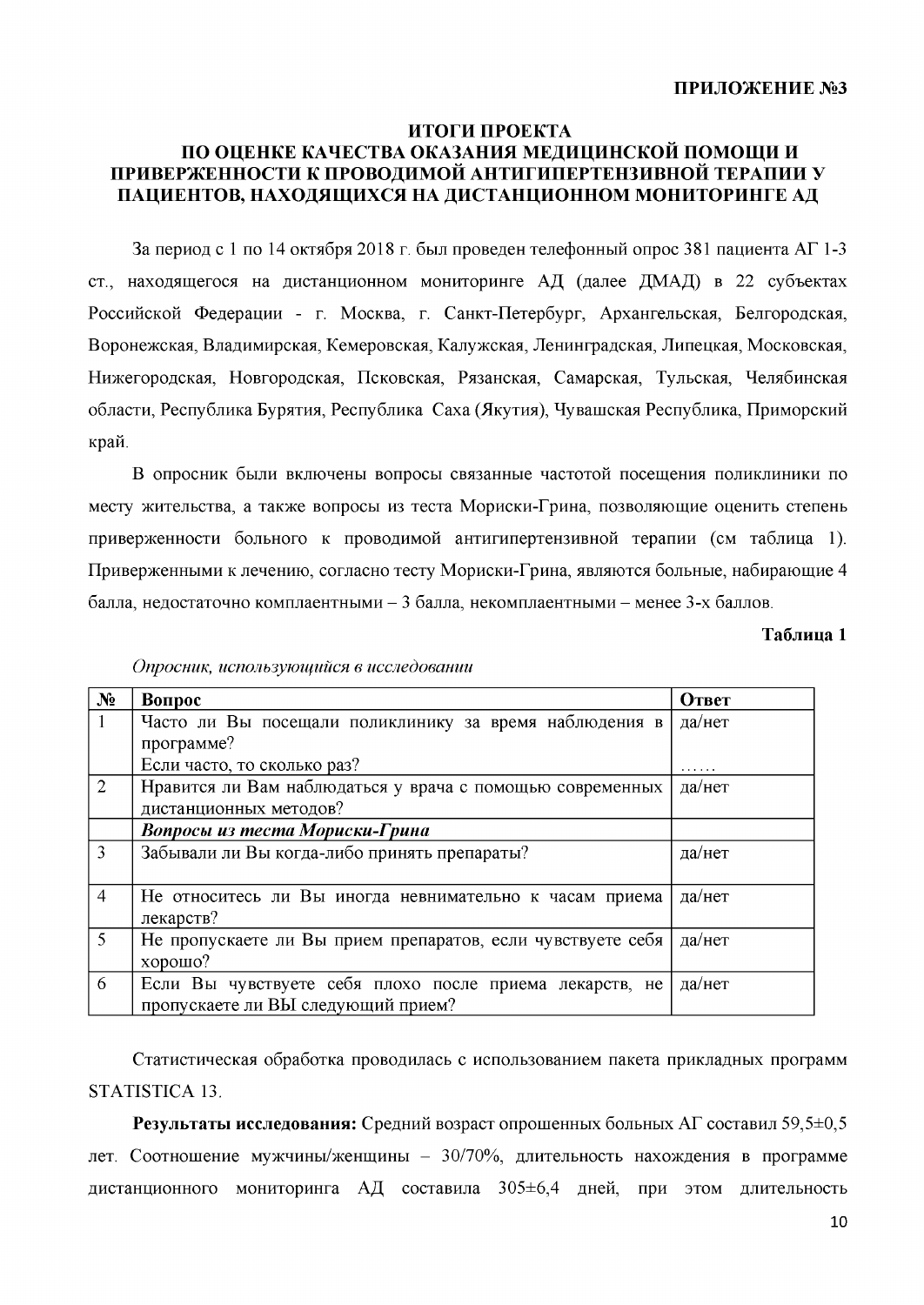подпрограммы «Подбор терапии» - 126±7 дней, а длительность подпрограммы «Контроль терапии» - 179±9 дней.

Установлено, что 30,3% пациентов с АГ, за время наблюдения в программе дистанционного мониторинга ни разу не обращались в поликлинику по месту жительства (рисунок 1). Вместе с тем, 14,5% больных АГ посещали поликлинику -1 раз, 16,2% больных - 3 раза, 12,4% больных 4 раза. Некоторые пациенты посещали поликлинику до 7-12 раз, с учетом ранее сложившейся схемы взаимодействия с лечащим врачом. При этом по достижению целевого уровня АД наблюдение и контроль больных АГ должно проводиться 2-4 раза в год в зависимости от определенной степени риска [1].

### Рисунок 1



Частота посещений поликлиники больных АГ, находящихся на ДМАД

По результатам проводимого теста Мориски-Грина, не было выявлено убедительных данных о достоверности различий по показателям приверженности в сравниваемых группах ДМАД, что сопоставимо с лучшими практикам наблюдения больных АГ в исследовательских группах (рисунок 2) [2].

#### Рисунок 2

Сравнительная характеристика приверженности к антигипертензивной терапии у больных находящихся на ДМАД и учете в поликлиниках г. Москва

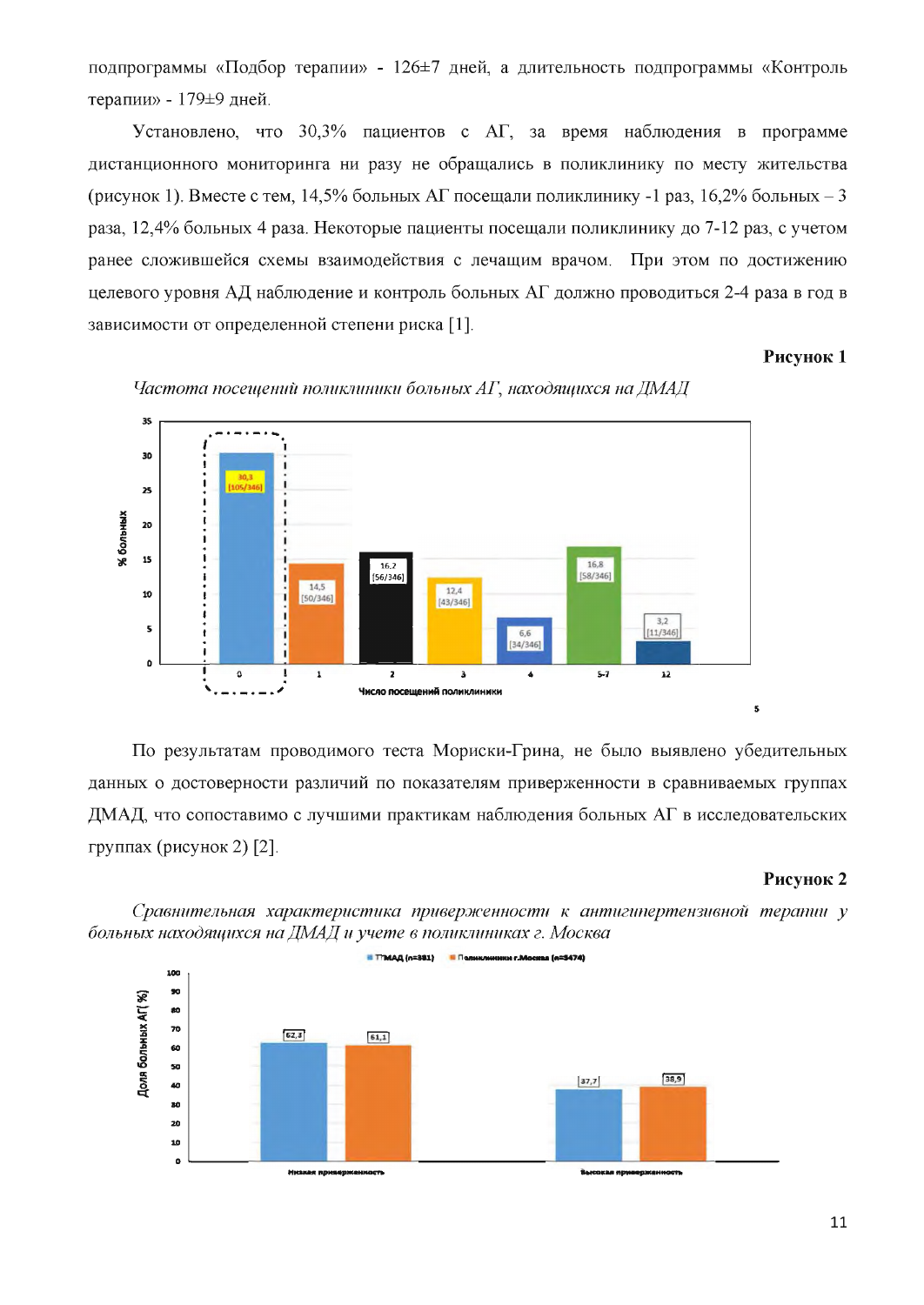Необходимо отметить, что 78,6% больным АГ 1-3 ст. нравится наблюдаться у врача с помощью современных дистанционных методов (рисунок 3).

#### Рисунок 3

 $H$  Ноавится  $H$ е ноавится 78,6<br>[295/375]

Доля больных, которым нравится наблюдаться у врача с помощью современных дистанционных методов

Информация о появлении планового события (значимые и характеризующихся выходом значений измерений за целевые значения АД (выход значений измерений за целевые значения (верхняя или нижняя граница нормы), определяемые лечащим врачом пациента в рамках его программы наблюдения), доводилась до врача течение 24-х часов, тогда как реакция на экстренное событие (получение критических значений измеряемых показателей, определенных лечащим врачом в программе пациента) через 30 минут.

Резюмируя вышесказанное можно заключить, что доля больных АГ, не посещавших поликлинику, составила 30,3%. Получены данные о высокой приверженности к проводимой антигипертензивной терапии на сплошной выборке у 37,7%, больных АГ, что сопоставимо с лучшими практиками наблюдения больных в исследовательских группах. Также обращает на себя внимание, что 78,6% больным АГ 1-3 ст. нравится наблюдаться у врача с помощью современных дистанционных методов.

При массовом внедрении ДМАД позволит: существенно повысить охват наблюдением, вовлечь в диспансерное наблюдение население работоспособного возраста, предотвратить раннее развитие обострений и осложнений заболеваний, повысить эффективность использования средств в здравоохранении, в том числе за счёт снижения числа обращений пациентов на станции скорой и неотложной медицинской помощи, снижения расходов на дорогостоящее лечение обострений и осложнений хронических заболеваний. При удобстве использования (в обычных условиях, привычным прибором), это значительно позволит экономить время пациента, при повышении доступности и качества медицинской помощи. Вместе с тем, показана эффективность применения дистанционных технологий в части повышения приверженности к проводимой антигипертензивной терапии.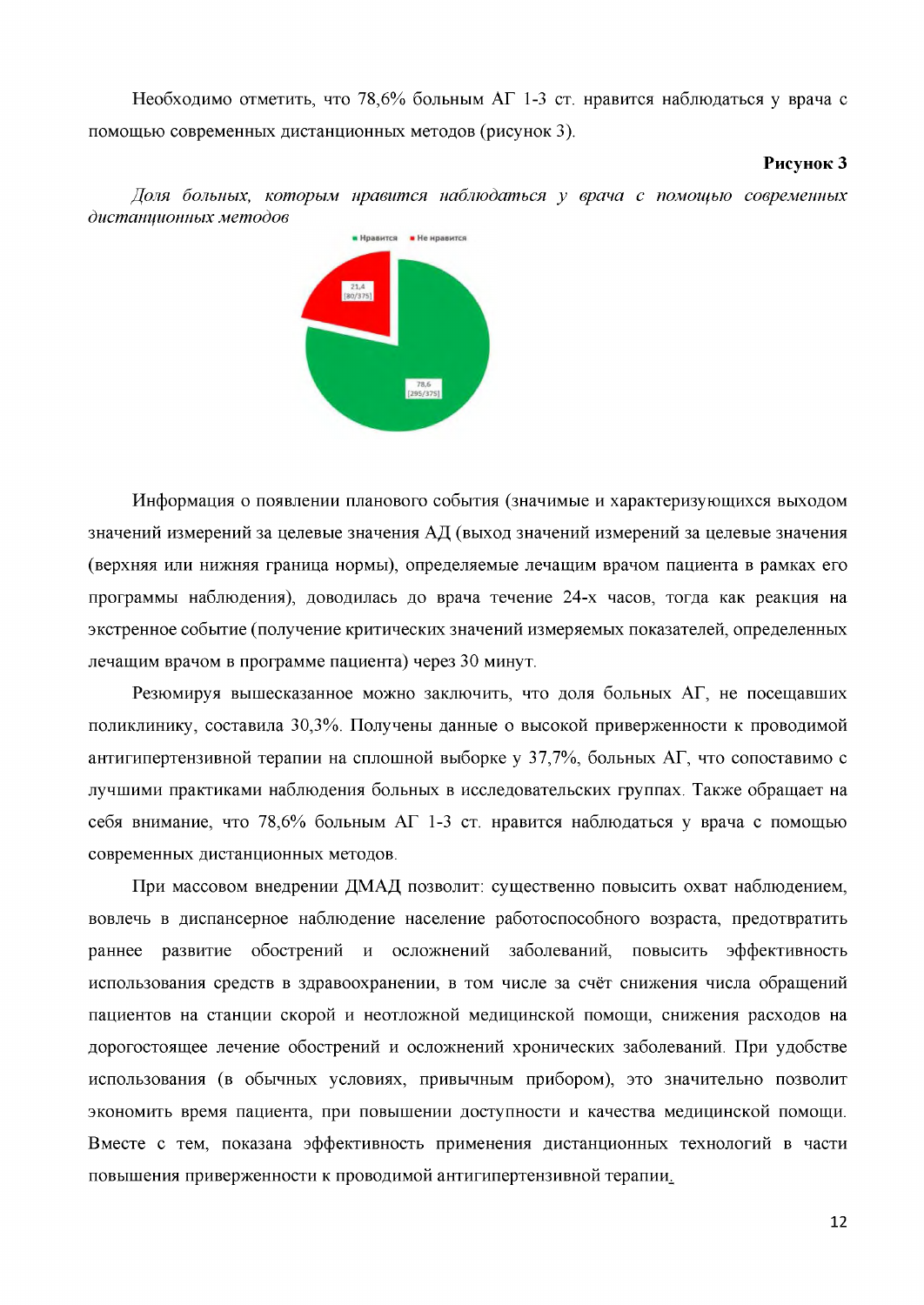# Список литературы:

 $1)$ Глезер М.Г. Ведение пациентов с артериальной гипертонией. Методические материалы для врачей амбулаторной практики. ООО «Медиком», 2015 г, 20 стр.

 $2)$ Фофанова Т. В., Агеев Ф. Т., Смирнова М. Д., Деев А. Д. Приверженность к терапии в амбулаторных условиях: возможность выявления и оценка эффективности терапии. Кардиология 2017;57(7):35-42.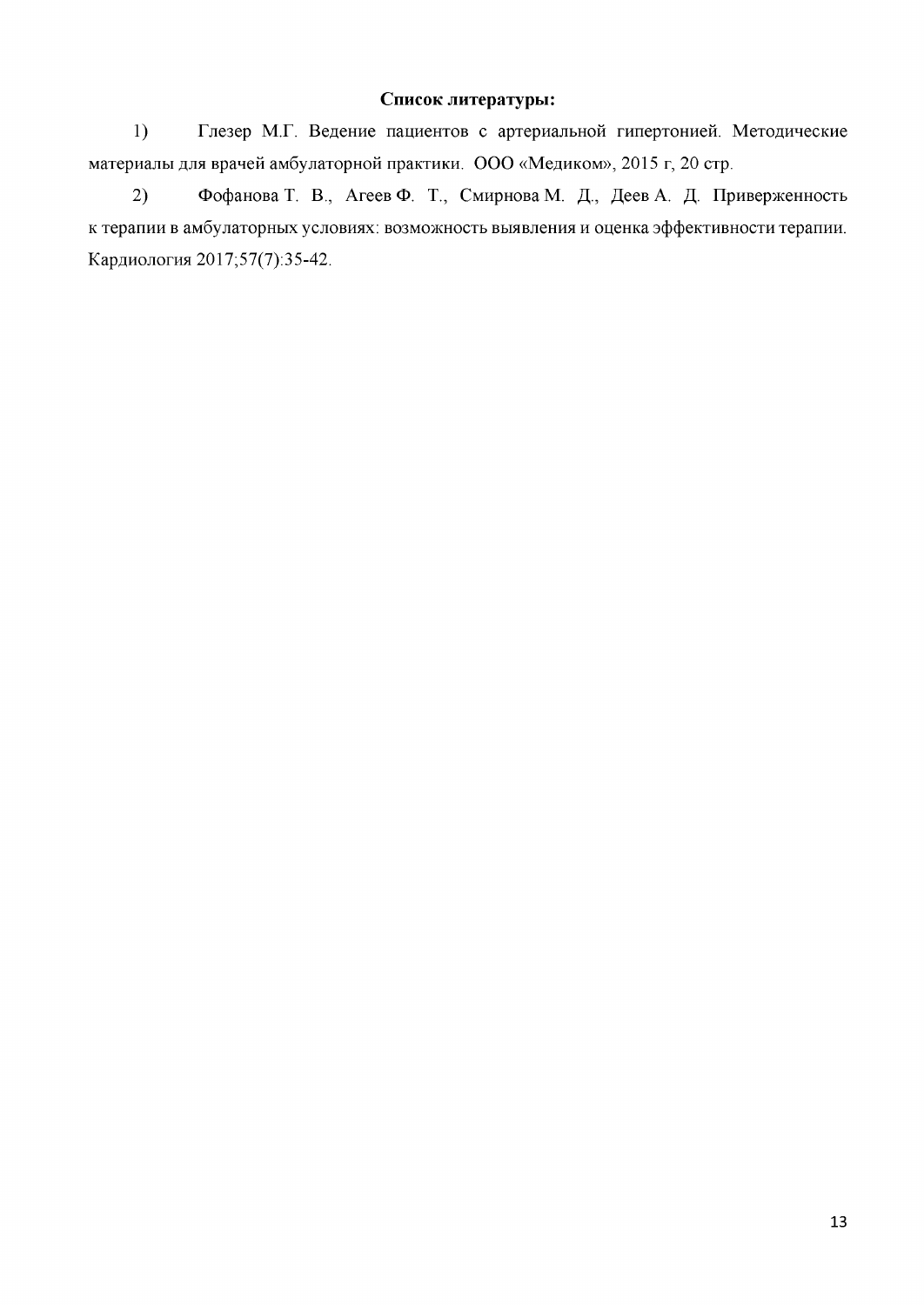## ОСНОВНЫЕ РЕЗУЛЬТАТЫ МЕДИКО-ЭКОНОМИЧЕСКИХ ИССЛЕДОВАНИЙ ПО ОЦЕНКЕ ДИСТАНЦИОННОГО МОНИТОРИНГА АД У БОЛЬНЫХ АГ, ПРОВЕДЕННЫЕ ФГБУ «НМИЦ ПМ» и ФГБУ «НМИЦ ИМ В.А. АЛМАЗОВА» И ОПУБЛИКОВАННЫЕ В ВЕДУЩИХ ОТЕЧЕСТВЕННЫХ НАУЧНЫХ ЖУРНАЛАХ.

## Моделирование как метод оценки экономической целесообразности дистанционного мониторинга артериального давления на региональном уровне\*

### Концевая А.В., Комков Д.С., Бойцов С.А.

Цель работы: методом моделирования оценить экономическую целесообразность внедрения дистанционного мониторинга артериального давления с использованием GPS-тонометров на региональном уровне.

Материал и методы: Построена математическая модель социально-экономической эффективности дистанционного мониторинга артериального давления (АД) в регионе численностью 1 млн человек при условии 90, 70, 50 или 30% охвата мониторингом с расчетом предотвращенных случаев инфаркта миокарда (ИМ), инсульта. числа смертей  $\overline{M}$ предотвращенного экономического ущерба в течение 5 лет.

Результаты: Дистанционный мониторинг АГ в регионе численностью 1 млн человек позволил бы предотвратить 1940 смертей за 5 лет при 90% охвате дистанционным мониторингом пациентов с АГ, а при 30% охвате удалось бы сохранить 645 жизней. Массовое внедрение дистанционного мониторинга позволит снизить нагрузку на систему здравоохранения за счет предотвращен ия инфарктов миокарда (95 случаев при 90% охвате мониторингом за 5 лет), инсультов (630 при 90% охвате за 5 лет) и вызовов скорой медицинской помощи. Дистанционный мониторинг экономически целесообразен, так как затраты на его реализацию меньше ожидаемого экономического эффекта за счет сокращения обращений за медицинской помощью и сохранения трудовых ресурсов в экономике.

Заключение: Дистанционный мониторинг АД с применением различных вариантов информационных технологий — современный и эффективный подход к улучшению контроля АГ на региональном уровне.

\* опубликовано в журнале Здравоохранение Российской Федерации. 2017; 61 (1)